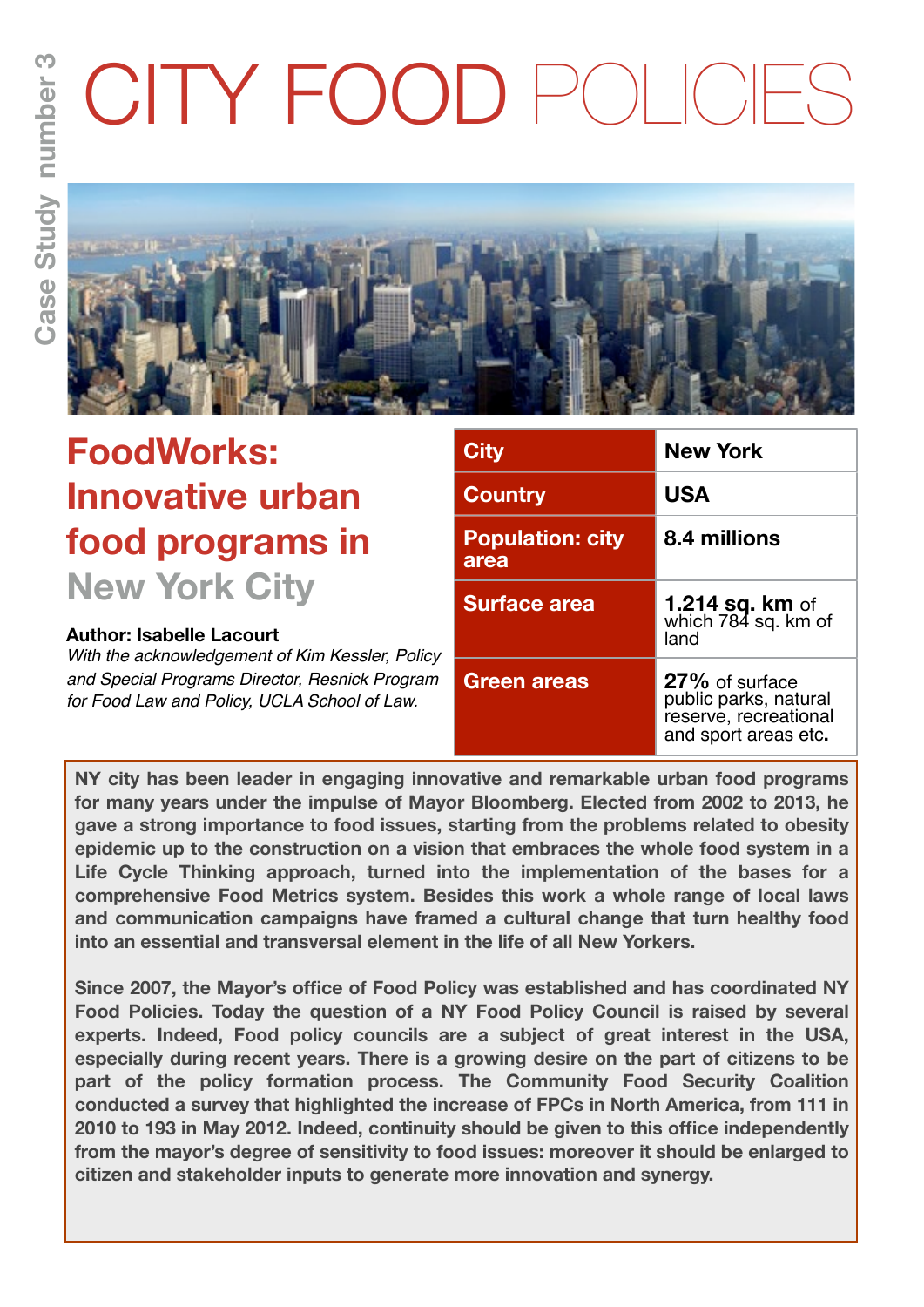#### **A densely populated city merged in a grain-growing region**

New York City (NYC) is the most-populous city in the United States, with an average population density of 10.000 inhabitants per km². Not only, it also welcomes 52 million tourists on an annual basis and half a million people commute into the city every day.

Throughout its history, the city has been a major port of entry for immigrants into the United States. Today, approximately 37% of the city's population is foreign born. There is a very high ethnical diversity, although three communities, Afro-American, Jewish and Puerto Rican are dominant in the city.

There is a high degree of income disparity among the population. NYC has the highest density of millionaires, whereas some boroughs of the city are very poor. As many other cities in the USA, it faces high levels of obesity among both adults and children. Over the years, economic pressures have tied obesity with hunger, both conditions that affect disproportionately poor populations. New York is well known to be a global hub of international business and commerce and one of three "command centers" for the world economy (along with London and Tokyo). Many major corporations are headquartered in New York City. High technology and biotechnology sectors are well developed, such as is the advertising industry. Other important sectors also include research, nonprofit institution and universities. The food-processing industry is the most stable major manufacturing sector in the city. Food making is a \$5 billion industry that employs more than 19.000 residents. The city is embedded in a larger metropolitan area, one of the most populous urban agglomerations in the world, with more than 22 million inhabitants living in an area covering 34.490km2.

NYC is part of the New York State (NYS) which has a rich agricultural heritage. Main productions are dairy farming, cereals (corn, soybean, wheat), field vegetables and potatoes, fruit trees. NYS statistics indicates a farm labour force of about 35.000 people, with an average age of the principal operator of 57. For 90 years, an independent association: the Regional Plan Association has been working to improve the New York metropolitan region's economic health, environmental sustainability and quality of life through research, planning and advocacy. In particular it tackles land-use planning related topics such as Community design, economic

development, energy, environment, housing, transportation, etc.

NYS has a long tradition with food policies connecting agriculture and communities. In 1984, Governor Mario Cuomo launched the first New York State Food Policy Council, on Food and Nutrition policy. That Council included the leadership of seven state agencies, including Health, Education, Agriculture, Social Services departments. It also included a non-governmental advisory committee representing agriculture, nutrition, food production and consumer interests. In 1987, spurred by the Food Policy Council, the State adopted a Five Year Food and Nutrition Plan, linking an adequate food producing system in NYS with healthy food access to all the population.

The council ended after Governor's term. A second council was created in 2007 (see [http://](http://www.nyscfp.org) [www.nyscfp.org/](http://www.nyscfp.org)). Recently, a "Report and Recommendations by the Workgroup on Food Procurement - Guidelines to the: New York State Council on Food Policy" was released (2012). In 2013, the NYS CFP also conducted a survey on local food policy councils and organizations in New York State that focus on anti-hunger, farm, nutrition and other food system related issues. The NYSCFP has also created a Local Food Policy Workgroup to make synergies between government and grassroots efforts. In parallel, it is also supporting local food supply chains, giving value to local agriculture production.

Besides farmers' markets reinforcement to improve fresh food access to the State population, it has launched touristic promotion projects. Few stores have been open in strategic spots such as airports, highways to sell local food productions such as wine, spirits, cider, beer, maple syrup, cheese under the brand "Taste NY".

#### **To go further:**

New York City Food Policy Center's website : [http://nycfoodpolicy.org/](http://nycfoodpolicy.org)

NYC Food Policy: 2013 Food Metrics report [http://www.nyc.gov/html/nycfood/downloads/pdf/](http://www.nyc.gov/html/nycfood/downloads/pdf/ll52-food-metrics-report-2013.pdf) [ll52-food-metrics-report-2013.pdf](http://www.nyc.gov/html/nycfood/downloads/pdf/ll52-food-metrics-report-2013.pdf)

NYC Food Policy: 2014 Food Metrics report Available on [http://www.nyc.gov/html/nycfood/](http://www.nyc.gov/html/nycfood/downloads/pdf/2014-food-metrics-report.pdf) [downloads/pdf/2014-food-metrics-report.pdf](http://www.nyc.gov/html/nycfood/downloads/pdf/2014-food-metrics-report.pdf)

FoodWorks. A vision to improve NYC's Food System. [http://council.nyc.gov/downloads/pdf/](http://council.nyc.gov/downloads/pdf/foodworks_fullreport_11_22_10.pdf) [foodworks\\_fullreport\\_11\\_22\\_10.pdf](http://council.nyc.gov/downloads/pdf/foodworks_fullreport_11_22_10.pdf)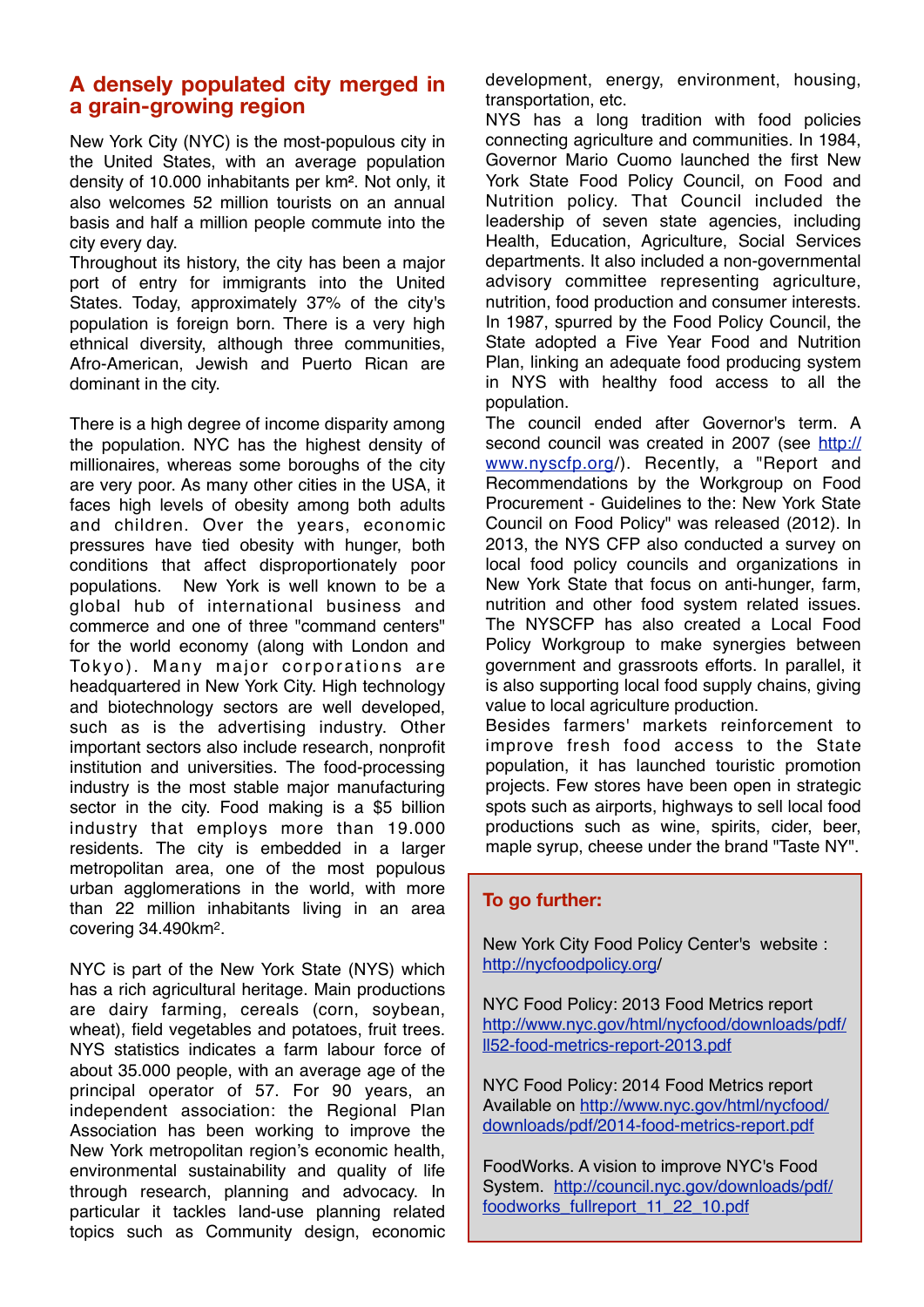#### **From the fight against hunger and obesity to a long term vision to improve NYC's Food System**

Since the 1970s, the dramatic increase of obesity rate in both adult and children population has been a main food challenge faced by the city. The population of obese and overweight people reached 53% in 2002, and 56% in 2012 despite 10 years of active commitment from NYS and NYC. Over this 10 year period, it became clear that obesity challenge is intertwined with hunger, both correlated with poverty. Indeed according to a survey conducted by the Food Bank, 32% of the population had difficulty affording basic food in 2012, against 25% in 2002. It must be said that this percentage increased up to 48% at the peak of recession during last economic crisis, highlighting how much food security is critical for citizens' welfare.

**Three initial priorities to contrast hunger and obesity.**

Improving Access to Food Support Food Policies started to develop under Mayor Bloomberg administration in the early 2000s with the improvement of Supplemental Nutrition Assistance Program (SNAP, formerly called Food Stamps), a subsidy system for low income citizens. In 2002, 10% of the city's population received SNAPs benefits. In 2013, up to 22,5% of NYC population is now concerned by this program. Since 2002 many improvements have been done, either by NYS and NYC to increase the number of SNAPs recipients, reducing bureaucracy procedures (online applications in 2004, longer SNAP re-certifications in 2008), easing access to information (call centers open in 2008). The city also made efforts to increase SNAPs participation by doing a large scale data match to identify potential recipients not receiving yet food benefits, followed by outreach to those identified.

Improving retail access to healthy food The effort was not only made to improve food access in terms of quantity but also in terms of quality, by providing healthy food to lower-income populations.

In 2005, "Health Bucks" were introduced as pilot project in South Bronx area. These paper vouchers, worth \$2 each, were developed and distributed by NYC Health Department District

Public Health Offices to allow recipients to purchase fresh fruits and vegetables. As a long term farmers' market incentive program, they were extended in 2006 to other areas (Brooklyn and Harlem). They have been linked to a pilot electronic payment model, today widely used (11), by which the New York State Office of Temporary and Disability Assistance (OTDA) delivers cash and Supplemental Nutrition Assistance Program (SNAP) benefits to New York State's recipient population.

In 2006, the first Shops Health NYC, originally named Healthy Bodegas, were launched to contrast healthy food deserts in the city by increase nutritional offerings in at-risk neighborhoods. The project was implemented in different steps with the help of successive campaigns such as:

-"**Moooove to 1% Milk**". Participating bodegas agreed to carry more 1% fat milk, display posters promoting low-fat milk and distribute health information to customers. The campaign started with 15 bodegas and expanded to more than 1000.

-"**Move to Fresh Fruits and Vegetables**": the Health Department worked with 520 bodegas in Harlem, the South Bronx and North and Central Brooklyn to increase the availability, quality and variety of fresh fruits and vegetables.

- "**Star bodegas**". In 2008, the Health Department built on lessons from the 1% fat milk campaign and the fruits and vegetables campaign to launch the Star Bodegas program. The program works with select bodegas –star bodegas – to offer and promote a range of nutritious foods, such as fresh fruits and vegetables, low-fat milk, low-calorie drinks, whole grain bread, low-sodium canned vegetables and soup, and unsweetened canned fruit or fruit canned in its own juice. Star bodegas are also encouraged to offer healthy breakfasts and lunches including fresh fruit and water or low-fat milk, as well as healthier snacks, such as unsalted nuts and low-fat yogurt.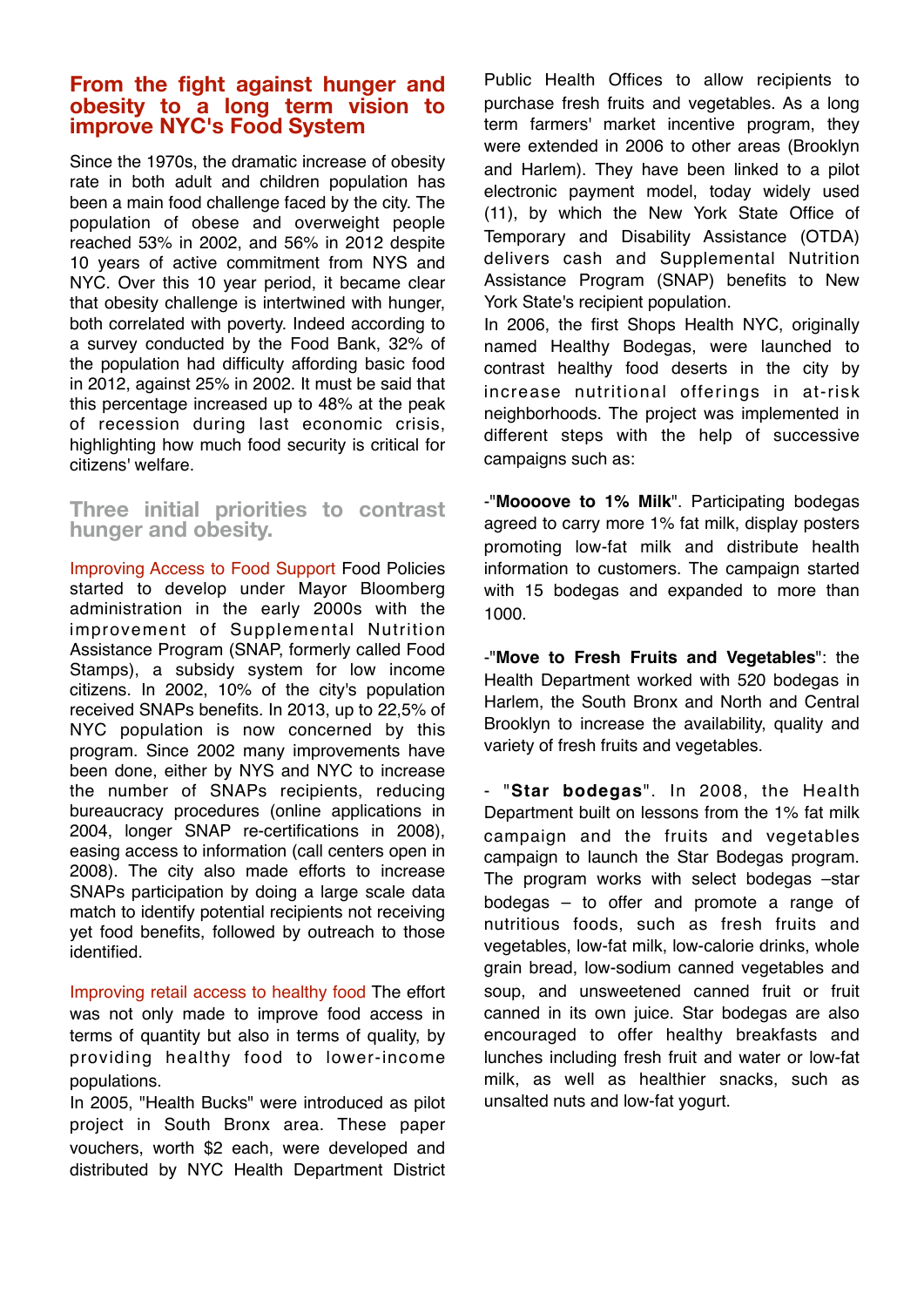Still in 2008, the legislation for a new class mobile produce vendor permits was adopted : "Green Carts" offer fresh produce in NYC neighbourhoods with limited access to healthy foods in some specific areas in Bronx, Brooklyn, Manhattan, Queens and Staten Island. This measure reinforces the dispositive to open healthy food shops in areas with limited access to fresh fruits and vegetables (12). They are compatible with the municipal electronic payment system.

Increasing the nutrition content of food served by the city The city government has also worked over the nutritional quality of public food service. In 2008, it established standards in order to limit the use of salt and calories and to require minimum servings of fruit and vegetables in all meals served in schools, city government cafeterias, elder care and childcare facilities, city jails and prisons (over 2,5 million meals served daily). Such standards were extended to beverage vending machines in 2009 and to all food vending machine contracted by the city in 2011.

The City Health Code and Rules changed to require chain restaurant to post calorie information on menus. NYC intensified over the years its campaigns against obesity raising a great public attention; however it did not get a full consensus among the population and food companies. In 2012, organizations such as American Beverage Association, Teamsters, National Restaurant Association, etc. engaged a lawsuit to contrast the size reduction imposed by the NYC Board of Health on the containers of sugar-sweetened beverages. The city is now appealing against the decision of the judge who has ruled such plan invalid in first instance.

#### **The Mayor's Office of Food Policy (MOFP)**

This office was established in 2006 and leaded by a Food Policy Coordinator, reporting to the Deputy Mayor for Health and Human Services and collaborating with advocates and service providers. It also convenes the Food Policy Task Force, comprised of representatives from across City agencies and the City Council.

MOFP has been receiving funding from the City's Center for Economic Opportunity (CEO): CEO develops and implements evidenced-based programs aimed at poverty reduction. CEO's support of food access and economic opportunity programs includes the Health Department's Shop Healthy initiative (formerly the Healthy Bodegas program) and the Food Handlers' Certification Program (food safety issue).

It has also been working to create a broader food policy umbrella for existing and new programs, with the aim to oversee the City's effort on improving the sustainability of its food system, reducing programmatic overlap, fostering interagency communication, engaging stakeholders, and strengthening public-private partnerships.

NYC has released its strategy for sustainability since 2007: PlaNYC [\(www.nyc.gov/planyc\)](http://www.nyc.gov/planyc). In addition, the Mayor's Office of Long-Term Planning and Sustainability (OLTPS) was established since 2008 to coordinate with all City agencies to develop an efficient urban environmental strategy. Therefore several "PlaNYC Food-Related initiatives" have started to be mapped.

In parallel with the main MOFP's achievements, the Office of the City Council Speaker, at that time Chris Quinn, produced a report "Food Works : A vision to improve NYC's Food System", first published in 2010 and updated in 2013.

"This FoodWorks plan explores some of the ways in which the many pieces of our complex food system are interconnected, sets goals to help us make better choices, and presents a blueprint for some initial steps, both large and small, that can make the system stronger and more sustainable for generations to come."

The first report gives an update of all NYC food projects already running and an overall picture of food insecurity causes. As a roadmap, it lists all opportunities raised by a more sustainable food system based on 1- the availability of healthy affordable food for all citizens; 2- the support to local economy through the development of a regional food supply chain that contributes to mitigate environmental impacts. It follows a methodology of action that considers five pillars of food systems within a Life Cycle Thinking approach: agricultural production, processing, distribution, consumption and post consumption. For each of those it outlines long term goals, related strategies to reach such objectives and specific actions.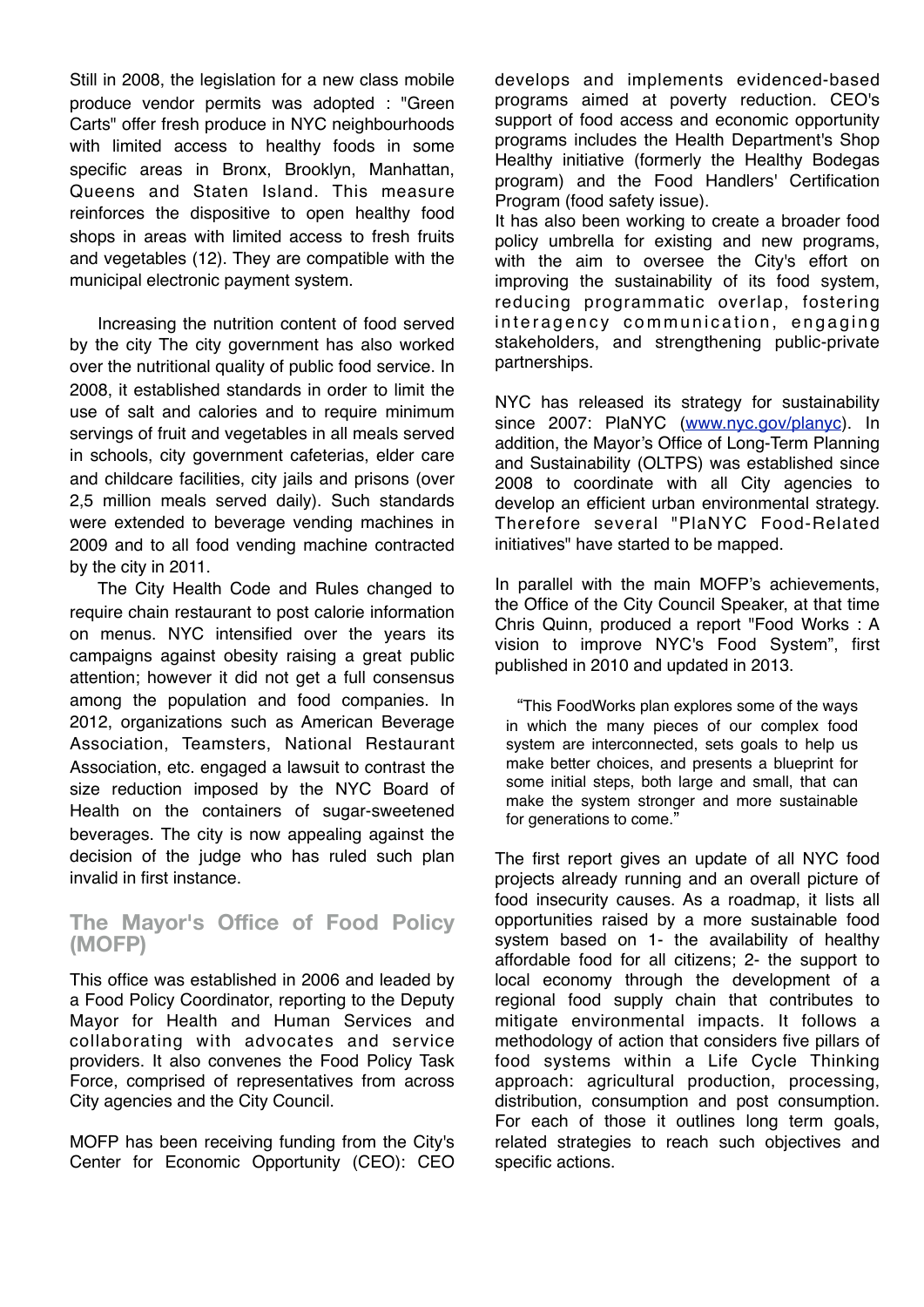Although it does not constitute a binding policy, it has been an important milestone because health concerns, initially at the origin of actions to improve food consumption in NYC, have been starting to be articulated and integrated with environmental concerns.

The second report presents all achievements, recommends further strategies for all 5 pillars and introduces a food metrics system formalized in 2011 by the Food Metrics Act. Indeed, 19 indicators were identified by October 2012, and the conclusion of the second report of Food Worksis asking for the improvement of such metrics system as a process to develop further the NYC's Food System.

#### **Food metrics: to assess leverage actions' efficiency.**

## **Reporting on NYC anti-obesity efforts**

To end hunger with a food distribution system based on charity is a cost for the whole society. To end it with healthy food costs even more. Same is to create a culture of change. Benefits of such strategies can only be seen in a long term period. Obesity is ever a trickier challenge. Indeed some people argue that food choice is a personal matter.

Its strong efforts to contrast obesity, in particular among children, place NYC among the few cities reporting childhood obesity decline within the last years. Between school years 2006/2007 and 2009/2010 obesity rate was reduced from 21,5% to 20,5%, leading to an obesity decline of 5,5% (13). Making healthy food available in schools and communities were the two main leverages. To give an idea about the work achieved, and the necessary investment, these are some of the actions described in the Interim Progress Report on the New York Obesity Task Force (14):

- 125 \$2500 grants awarded in 2012-2013 to develop wellness councils and activities in schools
- 789 water jets in schools to reduce soda consumption
- 350 school garden grants
- 1379 salad bars in school restaurants
- 3482 teachers of elementary schools trained to do proper physical activities courses
- 300.000 visitors to the free physical activity programs in City parks
- sake walking corridors close to schools

These actions are summed to those addressed to the whole population to encourage healthy eating, and to promote physical activity. However despite all these efforts, over the period 2002 – 2012 obesity among adult population increased from 18 to 24%. These figures show how expensive it is, on a long term basis to get only the hope to reverse the trend.

But the increasing awareness about the "hidden" costs either on environment or on health of such global food system has been a strong leverage to induce more and more decision makers to change overall vision on food and implement more sustainable food systems during last decades.

For instance, the Bloomberg administration was very active to frame this issue by switching it from an individual concern to a collective one, highlighting in particular obesity fallouts over all city taxpayers, reaching 4 billion dollars, to cover part of health expenses.

## **The role of public plate.**

It is impossible today to measure those hidden costs with the same immediacy and accuracy than it is for the cash flows. Still a strong effort needs to be done to develop suitable metrics to report as accurately as possible on the effort to improve food systems. To create a Metrics system is one of the major challenges that are faced today by those who want to justify public investment in sustainability. NYC Food metrics system is based on 6 issue areas among which City Food Purchasing and Food Service.

NYC highlights the role of public plate as a lever (15), not only to improve health but also to support local and regional agriculture and food producers and to create stable jobs.

For instance the department of education, whose annual budget is over 420 million dollars, is the second institutional purchaser in the USA, just after the US department of Defense.

NYC serves approximately 260 million meals and snacks per year, in schools, senior centers, homeless shelters, child care centers, after schools programs, correctional facilities and public hospitals.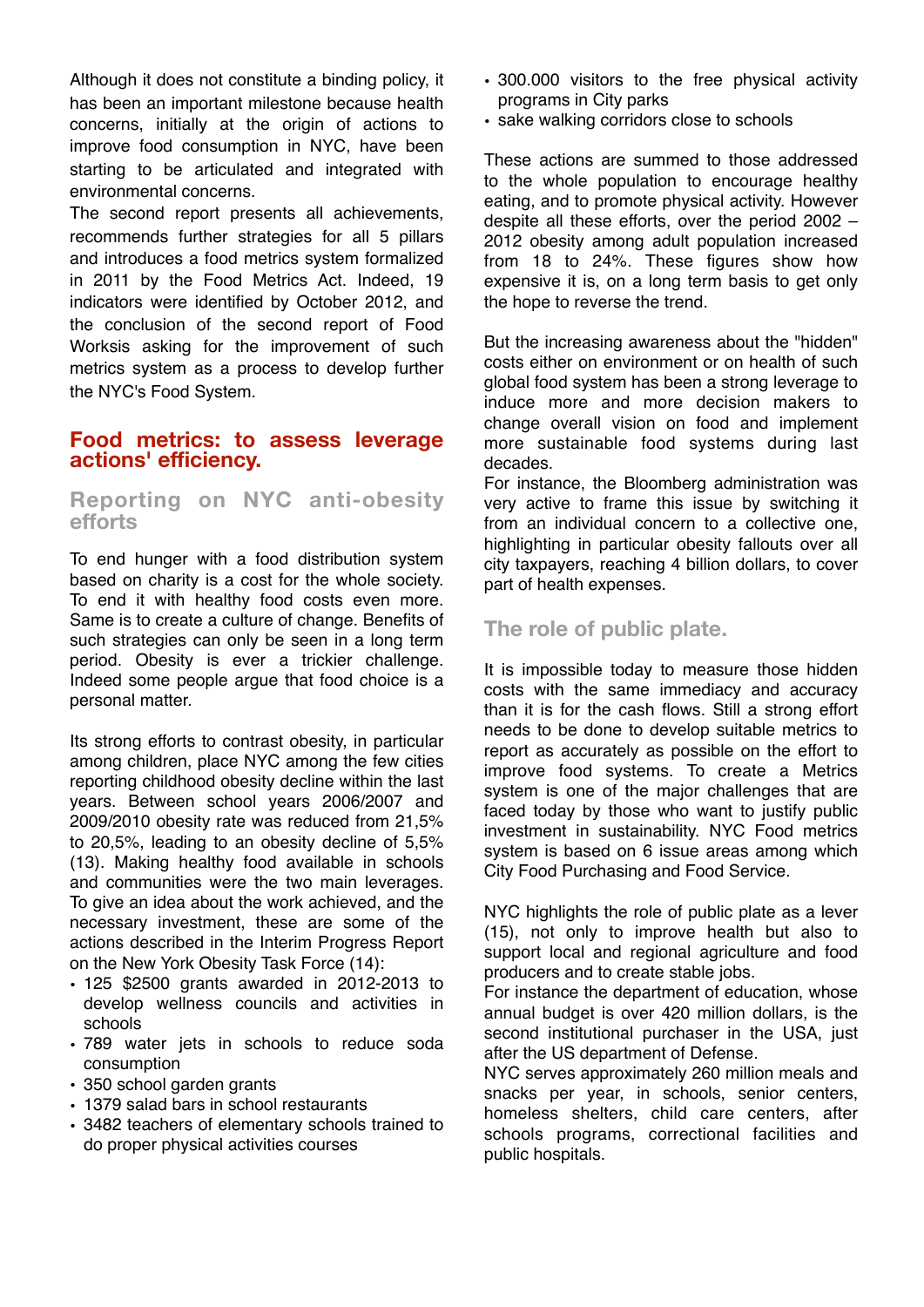In five years, from 2008 to 2013, due to a very strong effort from all municipal agencies concerned, 89% of these meals have been complying with the [Nutrition Standards](http://www.nyc.gov/html/nycfood/) established by the city, aiming a reduced use of sugar and fat and an increase of fruit and vegetables. In addition to promoting healthy eating patterns, a set of guidelines have been added in 2012 to the public procurement law LL50 of 2011 to increase seasonal and local food provision.

Financial constraints limit the City's ability to achieve food security and healthy food objectives. As the number of meals being served is enormous, even a single penny per serving in additional cost can be prohibitive.

Amounts over \$100.000 may involve Competitive Sealed Bids. City agencies are required to take the lowest bid from a reliable and responsive bidder. Smaller agencies that contract with the City may purchase directly from wholesale or even retail vendors. As soon as spring 2013, local preference was acknowledged in food bids solicitations.

The table 1 highlights the budget of public food service to purchase local food. In 2013, the overall budget of agencies Dept. of Correction (DOC) + Administration for Child Services (ACS) + Dept. of Education (DOE) reached the amount of 25.000.000\$. Only DOE has spent 0,14\$ to buy local/seasonal food, for each of the 172.000.000 meals and snack served.

## **Food metrics: to assess leverage actions' efficiency.**

#### **Reporting on NYC anti-obesity efforts**

To end hunger with a food distribution system based on charity is a cost for the whole society. To end it with healthy food costs even more. Same is to create a culture of change. Benefits of such strategies can only be seen in a long term period. Obesity is ever a trickier challenge. Indeed some people argue that food choice is a personal matter.

Its strong efforts to contrast obesity, in particular among children, place NYC among the few cities reporting childhood obesity decline within the last years. Between school years 2006/2007 and 2009/2010 obesity rate was reduced from 21,5% to 20,5%, leading to an obesity decline of 5,5% (13). Making healthy food available in schools and communities were the two main leverages. To give an idea about the work achieved, and the necessary investment, these are some of the actions described in the Interim Progress Report on the New York Obesity Task Force (14):

- 125 \$2500 grants awarded in 2012-2013 to develop wellness councils and activities in schools
- 789 water jets in schools to reduce soda consumption
- 350 school garden grants
- 1379 salad bars in school restaurants
- 3482 teachers of elementary schools trained to do proper physical activities courses
- 300.000 visitors to the free physical activity programs in City parks
- sake walking corridors close to schools

These actions are summed to those addressed to the whole population to encourage healthy eating, and to promote physical activity. However despite all these efforts, over the period 2002 – 2012 obesity among adult population increased from 18 to 24%. These figures show how expensive it is, on a long term basis to get only the hope to reverse the trend.

But the increasing awareness about the "hidden" costs either on environment or on health of such global food system has been a strong leverage to induce more and more decision makers to change overall vision on food and implement more sustainable food systems during last decades.

For instance, the Bloomberg administration was very active to frame this issue by switching it from an individual concern to a collective one, highlighting in particular obesity fallouts over all city taxpayers, reaching 4 billion dollars, to cover part of health expenses.

# **The role of public plate.**

It is impossible today to measure those hidden costs with the same immediacy and accuracy than it is for the cash flows. Still a strong effort needs to be done to develop suitable metrics to report as accurately as possible on the effort to improve food systems.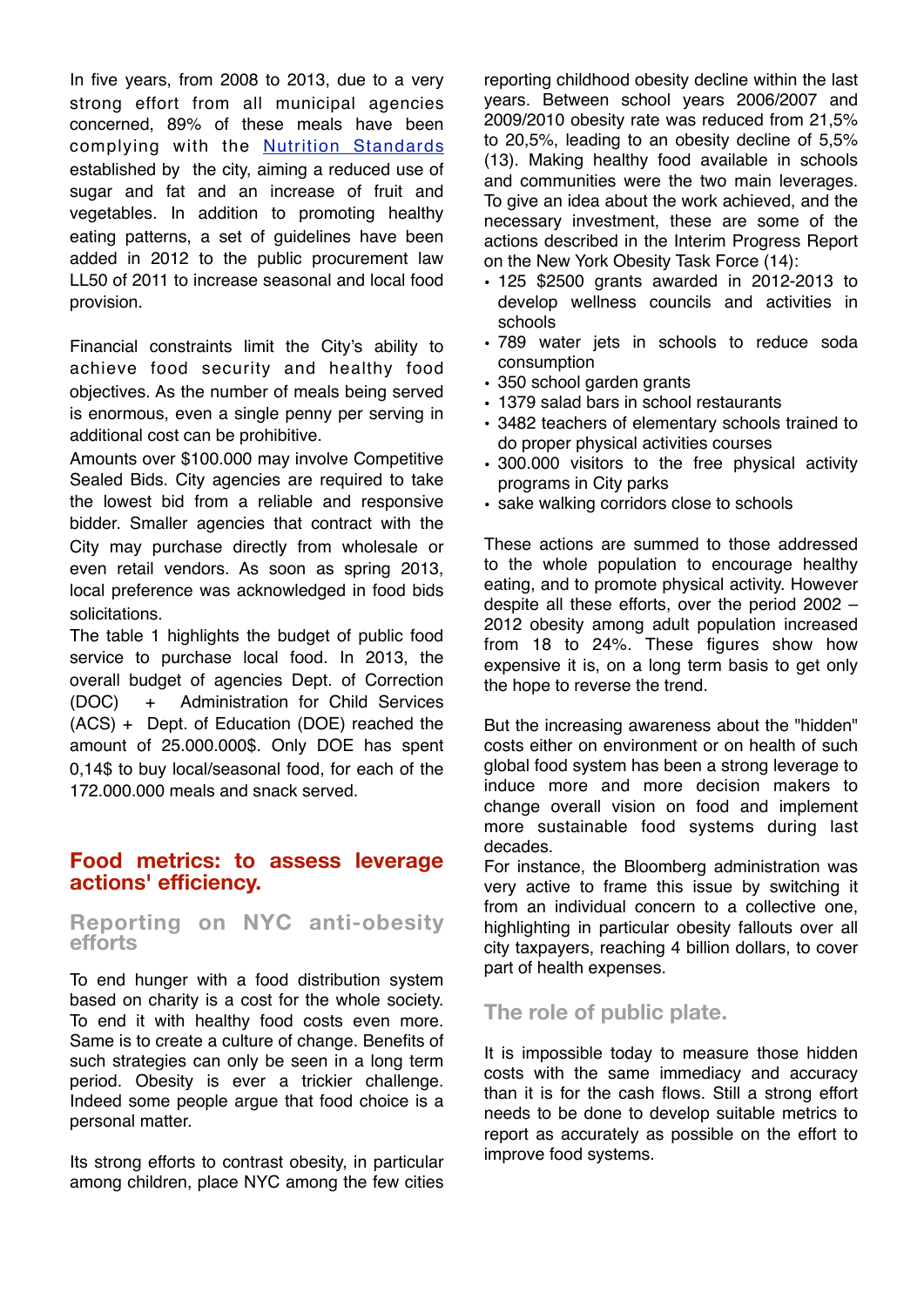To create a Metrics system is one of the major challenges that are faced today by those who want to justify public investment in sustainability. NYC Food metrics system is based on 6 issue areas among which City Food Purchasing and Food Service.

NYC highlights the role of public plate as a lever (15), not only to improve health but also to support local and regional agriculture and food producers and to create stable jobs.

For instance the department of education, whose annual budget is over 420 million dollars, is the second institutional purchaser in the USA, just after the US department of Defense.

NYC serves approximately 260 million meals and snacks per year, in schools, senior centers, homeless shelters, child care centers, after schools programs, correctional facilities and public hospitals. In 5 years, from 2008 to 2013, due to a very strong effort from all municipal agencies concerned, 89% of these meals have been complying with the [Nutrition Standards](http://www.nyc.gov/html/nycfood/) established by the city, aiming a reduced use of sugar and fat and an increase of fruit and vegetables. In addition to promoting healthy eating patterns, a set of guidelines have been added in 2012 to the public procurement law LL50 of 2011 to increase seasonal and local food provision.

Financial constraints limit the City's ability to achieve food security and healthy food objectives. As the number of meals being served is enormous, even a single penny per serving in additional cost can be prohibitive. Amounts over \$100.000 may involve Competitive Sealed Bids. City agencies are required to take the lowest bid from a reliable and responsive bidder. Smaller agencies that contract with the City may purchase directly from wholesale or even retail vendors. As soon as spring 2013, local preference was acknowledged in food bids solicitations. The table 1 highlights the budget of public food service to purchase local food. In 2013, the overall budget of agencies Dept. of Correction (DOC) + Administration for Child Services (ACS) + Dept. of Education (DOE) reached the amount of 25.000.000\$. Only DOE has spent 0,14\$ to buy local/seasonal food, for each of the 172.000.000 meals and snack served.

| l local food                  | <b>DOC: Dept. of</b><br><b>Correction</b> | ACS:<br><b>Administration</b><br>for Child<br><b>Services</b> | <b>DOE: Dept. of</b><br><b>Education</b> |
|-------------------------------|-------------------------------------------|---------------------------------------------------------------|------------------------------------------|
| dairy                         | 250.000\$                                 |                                                               |                                          |
| fresh fruit and<br>vegetables | 576.000\$                                 |                                                               | 20.800.000\$                             |
| produce                       |                                           |                                                               | 3.800.000\$                              |

**Table 1: Amount of local food purchased by different City Agencies in 2013, in the city of New York.** 

These figures highlight the economic leverage of public procurement. By comparison, the Health Bucks program which gives a free 2\$ coupon to buy healthy food in 2011, led to an amount of sales of fresh food in farmers' market of 973.621\$. Indeed instead of 2\$ given in pure gratuity, as in the case of Health bucks the public agencies shift a part of their budget to a specific range of suppliers.

It is clear of course that although these different systems reach specific and synergic objectives and are all necessary for different reasons, however, in the case of public procurement, the economic strength of large buyers can be used to build up sustainable local food systems.

"Increasing enrollment in the NYC School Lunch Program by 15% would create 883 new union jobs." ( Source The Public Plate in NYC. A guide to Institutional meals) , thus adding to the City's tax base. Sourcing from nearby farms also keeps the money in the region, and helps farms remain in business. Participation in federally funded meal programs draws in federal dollars to circulate in the NYC economy.